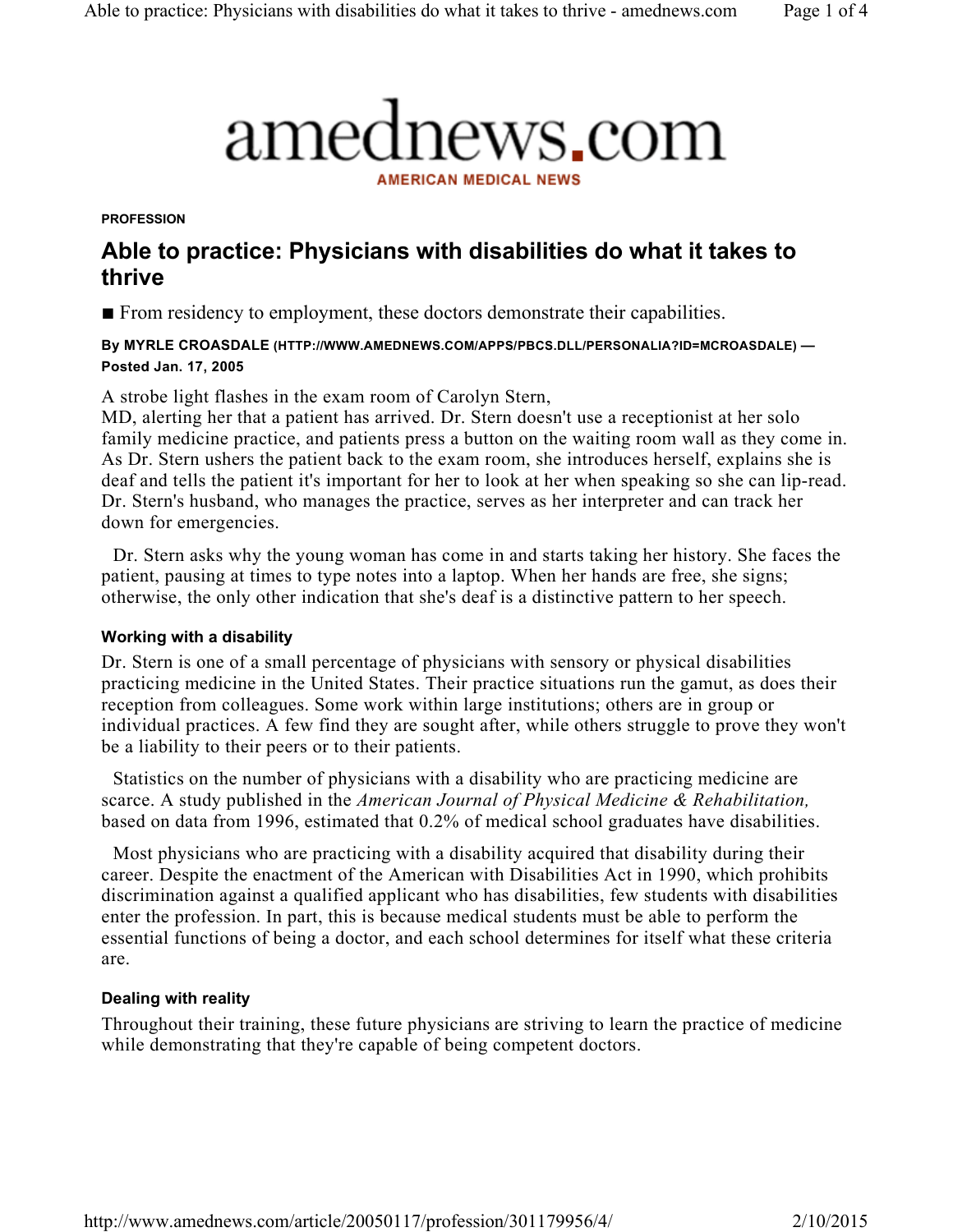For Michael Cummings, MD, a psychopharmacology consultant and associate director of forensic psychiatric training at Patton State Hospital in Patton, Calif., his disability meant making a big change in his career plans. He lost his sight right before he was to begin a neurosurgical residency. Dr. Cummings also teaches medical students and residents, some of whom have had disabilities as well.

"You have to do better than average to be accepted," he said. "In a sense that's wrong, and everyone should be weighed on the same scale, but the truth is you do have to do better. That's the way it is."

Dr. Cummings has a wall of teaching awards attesting to his strengths as an educator and hasn't had difficulty finding positions. His skills and connections open doors. But he had to prove himself early on and, at times, when he meets a new patient, he senses they might be questioning his abilities. "A disability adds a layer of curiosity and doubt," he said. "From my perspective, I'm not offended by doubts."

All Dr. Cummings has sought is the opportunity to demonstrate his abilities, and now that he's the teacher, he offers the same opportunity to his medical students. He can offer his own insights to those with disabilities, but he doesn't compromise his expectations.

"On one hand, you want to give people [with disabilities] a chance," he said. "On the other hand, you want doctors who are safe to the public."

One of these students was Jeff Lawler, DO, a recent graduate of Western University of Health Sciences' College of Osteopathic Medicine of the Pacific. Dr. Lawler lost his sight before medical school. Textbooks on tape, lecture notes via e-mail and a guide dog helped him navigate through school.

Initially, he chose physical medicine and rehabilitation for residency. Dr. Lawler matched with a physical medicine and rehabilitation program but failed to land the required internship in general medicine. He called more than 30 programs, but they all turned him down. "All I could think of was it was the blindness," he said.

Dr. Lawler had to give up his match, but as the enormous pressure of getting through medical school faded, he reconsidered his options. Psychiatry and neurology also were areas he was interested in. He did an externship with Dr. Cummings and now is interviewing for residencies again.

"My responsibility is to educate them about my abilities," Dr. Lawler said of his interviewers. "It's too easy for people to come up with reasons for why you can't do things. I know I can do it, I just need to convey that to them.

"I think program directors want all of their candidates to be autonomous, team players and to be able to accomplish a multitude of things," he added. "I try to assure them that I'm not going to be making everyone else's job harder or taking funds away from the program. The accommodations I require aren't that expensive."

Mehri Brown, MD, who is on the psychiatry faculty at the University of California, San Francisco, School of Medicine, didn't need special accommodations for her cerebral palsy while she went through the accelerated medical program at Brown Medical School in Providence, R.I. Her big shock came after medical school, when she failed to match in a pediatric residency. Through a friend, she was able to land a one-year internship in internal medicine, but a second try for pediatrics was also unsuccessful.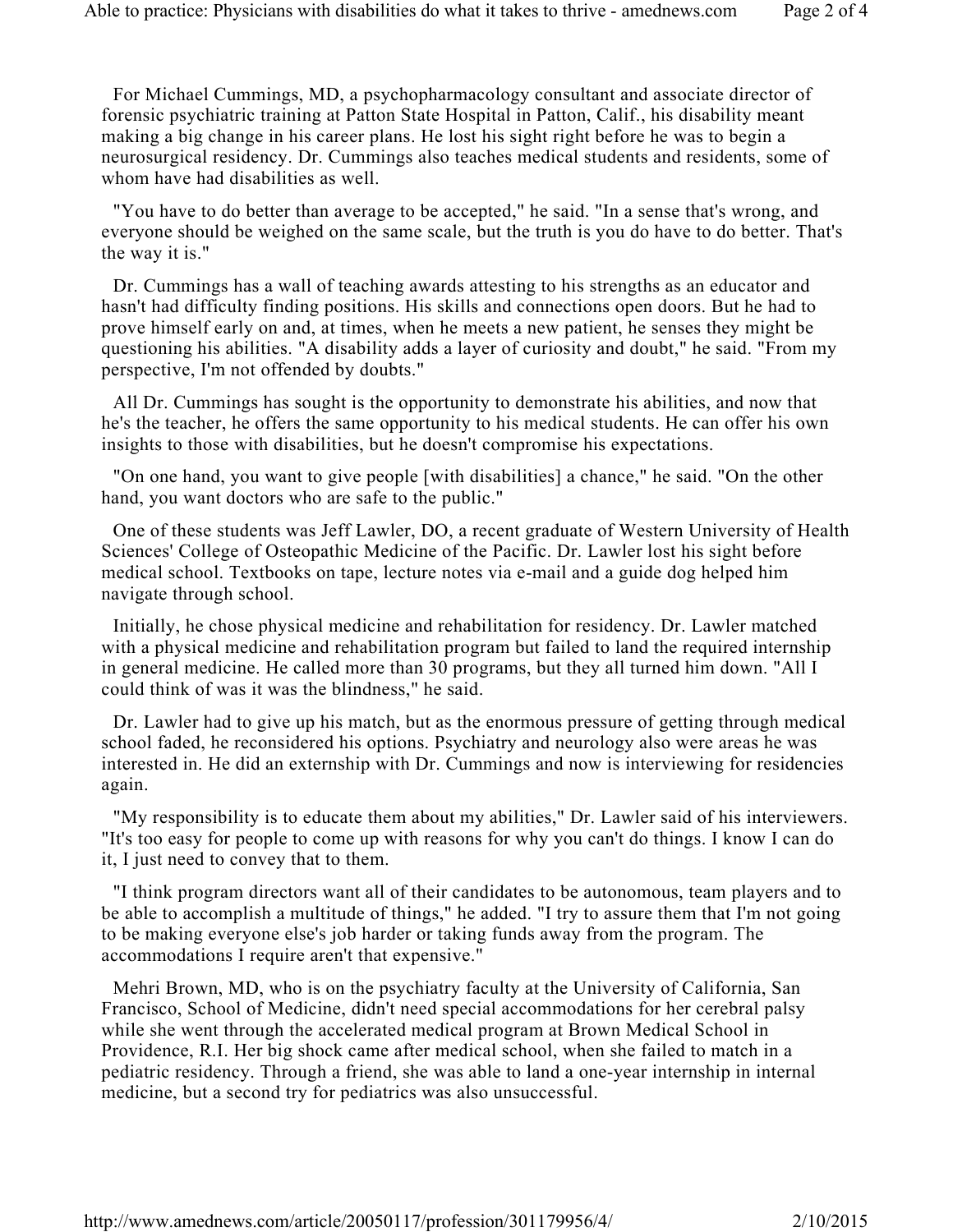Later, Dr. Brown learned through a colleague that the school had accepted her with the idea that she would go into administration and not actually practice. "That was difficult," she said. It also left her wondering if these unspoken expectations were partly why she'd gotten so little career guidance during her clerkships.

Landing a residency is not the last challenge physicians with disabilities face. As new physicians, often they still feel the need to earn the respect of their colleagues.

Scott Smith, MD, MPH, a developmental-behavioral pediatrician for ViaHealth at Rochester General Hospital in New York, is deaf and does not verbalize for himself. He has a interpreter for the 24 hours a week he is directly involved in patient care.

"I believe I tend to overdo the quality of my work as compared to my hearing peers, partly because I really care about my patients and otherwise because I feel that I need to be perfect or at least very good to avoid any criticism related to the fact that I'm a deaf doctor," he wrote in an e-mail.

He also feels he ought to generate more income to offset the cost of his interpreters, which the practice covers.

#### Underlying advantages

Melanie Rak, MD, a physiatrist at the Rehabilitation Institute of Chicago who uses a wheelchair, sees her disability as an asset. "I think that people may not realize that people with disabilities can bring something to their patients that physicians without disabilities don't."

When a patient with disabilities experiences discrimination, Dr. Rak can share how she has dealt with it, as well as offer a list of resources she has garnered through her own experience.

"One patient's father said his son was having a hard time finding a suit to wear to the prom," Dr. Rak said. "I pulled up a mail-order company that specializes in clothing for those in wheelchairs, and they had a tuxedo."

For family physician Michael McKee, MD, being deaf gives him an advantage in treating those who don't hear. Rochester, N.Y., has a large deaf population, and he and his partner, who is hearing but knows American Sign Language, share a practice focused on treating the deaf. They see both hearing and deaf patients, but their ability to communicate directly with deaf patients is clearly a draw.

Dr. McKee also sees his deafness as a plus in treating hearing patients. Looking at them face to face while lip-reading gives them a sense of being listened to and cared for, he said, something that's harder to communicate if you're busy taking notes.

#### BACK TO TOP

#### ADDITIONAL INFORMATION

## Practice assistance

Modern technology offers several aids for physicians practicing with disabilities. Those who are deaf can use amplified stethoscopes or stethoscopes with a visual display. Digital cuffs can be used to measure blood pressure. Text pagers that vibrate facilitate phone calls, and the federal government fully subsidizes phone and video translation services for the deaf.